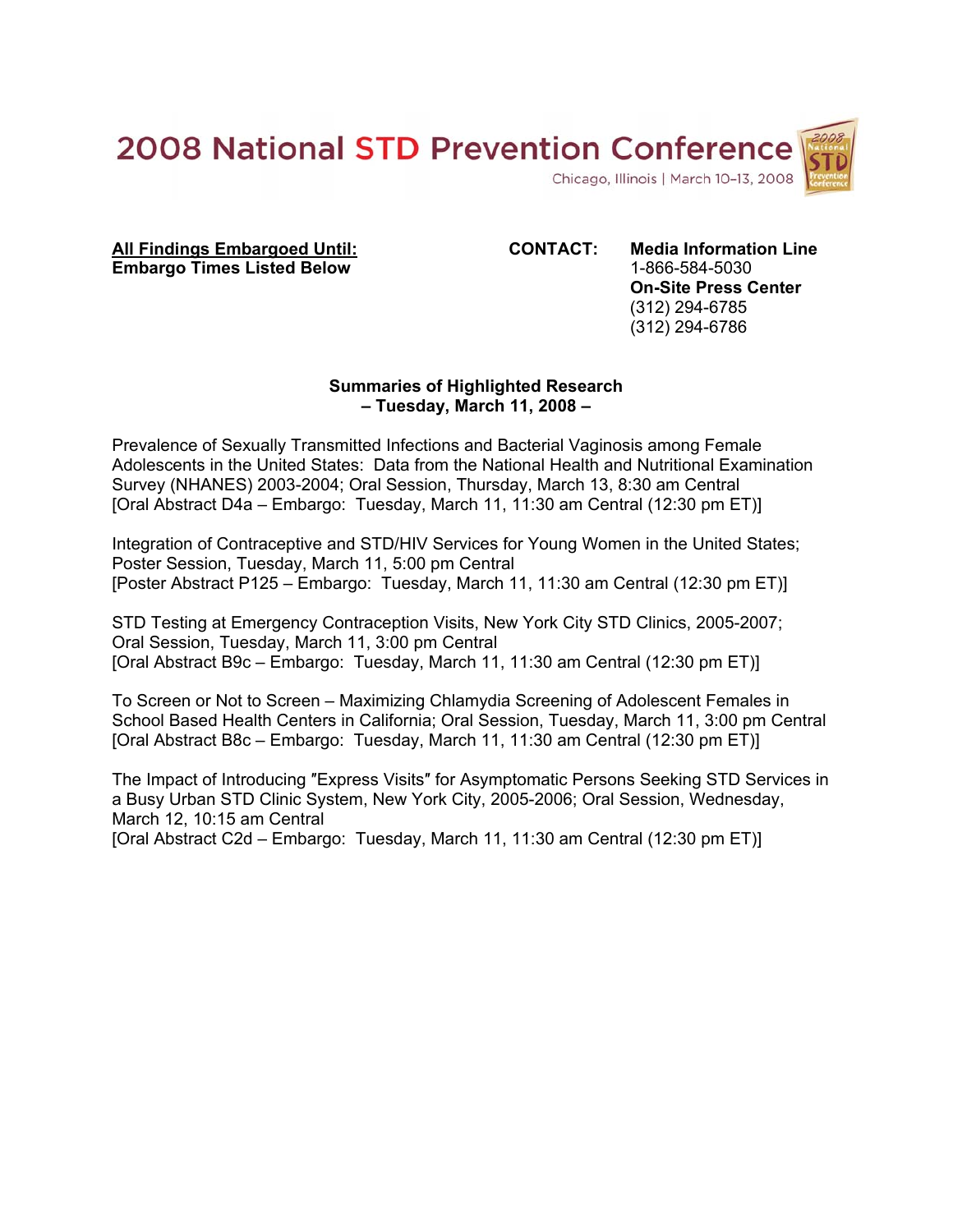**Oral Abstract D4a – Prevalence of Sexually Transmitted Infections and Bacterial Vaginosis among Female Adolescents in the United States: Data from the National Health and Nutritional Examination Survey (NHANES) 2003-2004** 

# *One in Four Female Adolescents Is Infected with At Least One Sexually Transmitted Infection, New CDC Study Finds*

A new CDC study indicates that one in four (26%) female adolescents in the United States has at least one of the most common sexually transmitted infections (STIs). Led by CDC's Sara Forhan, the study is the first to examine the combined national prevalence of common STIs among adolescent women in the United States.

The authors analyzed data on 838 female adolescents (aged 14-19) who participated in the 2003-2004 National Health and Nutrition Examination Survey (NHANES), a continuous annual study that examines a nationally representative sample of the U.S. household population to assess a broad range of health issues. For this analysis, the teens were tested for human papillomavirus (HPV) infection, chlamydia, herpes simplex virus type 2 (HSV-2) infection, and trichomoniasis. The authors examined high-risk HPV types, including 23 types of the virus that are known to cause cancer, and the two types that cause most genital warts.

Based on the overall STI prevalence of 26 percent, the authors estimate that about 3.2 million adolescent females in the United States are infected with one of these STIs. They note that the total prevalence might be slightly higher than these estimates indicate, because some STIs – including syphilis, HIV and gonorrhea – were not included in the analysis; however, the prevalence of these STIs is low in this age group.

In addition to overall STI prevalence, key findings of the new study include the following:

- The most common STI was cancer- and genital wart-associated HPV (18.3%), followed by chlamydia (3.9%), trichomoniasis (2.5%), and HSV-2 (1.9%). Among the teenage girls who had an STI, 15 percent had more than one.
- By race, African American teenage girls had the highest prevalence, with an overall STI prevalence of 48 percent compared to 20 percent among both whites and Mexican Americans. (Other Hispanics and race/ethnic populations were captured in the survey, but there were insufficient numbers in any one group to permit valid prevalence estimates for any group except Mexican Americans.)
- Overall, approximately half of all the teens in the study reported ever having had sex. Among these girls, the STI prevalence was 40 percent.
- Even among girls reporting only one lifetime partner, one in five (20.4%) had at least one STI. Girls with three or more partners had a prevalence of over 50 percent. The predominant STI was HPV.

According to the authors, the high prevalence of HPV indicates that teenage girls are at high risk for this infection, even those with few lifetime sexual partners. It is important to realize that most HPV infections clear on their own; however some infections persist over time, placing women at risk for cervical cancer. A vaccine against HPV types 16 and 18, responsible for 70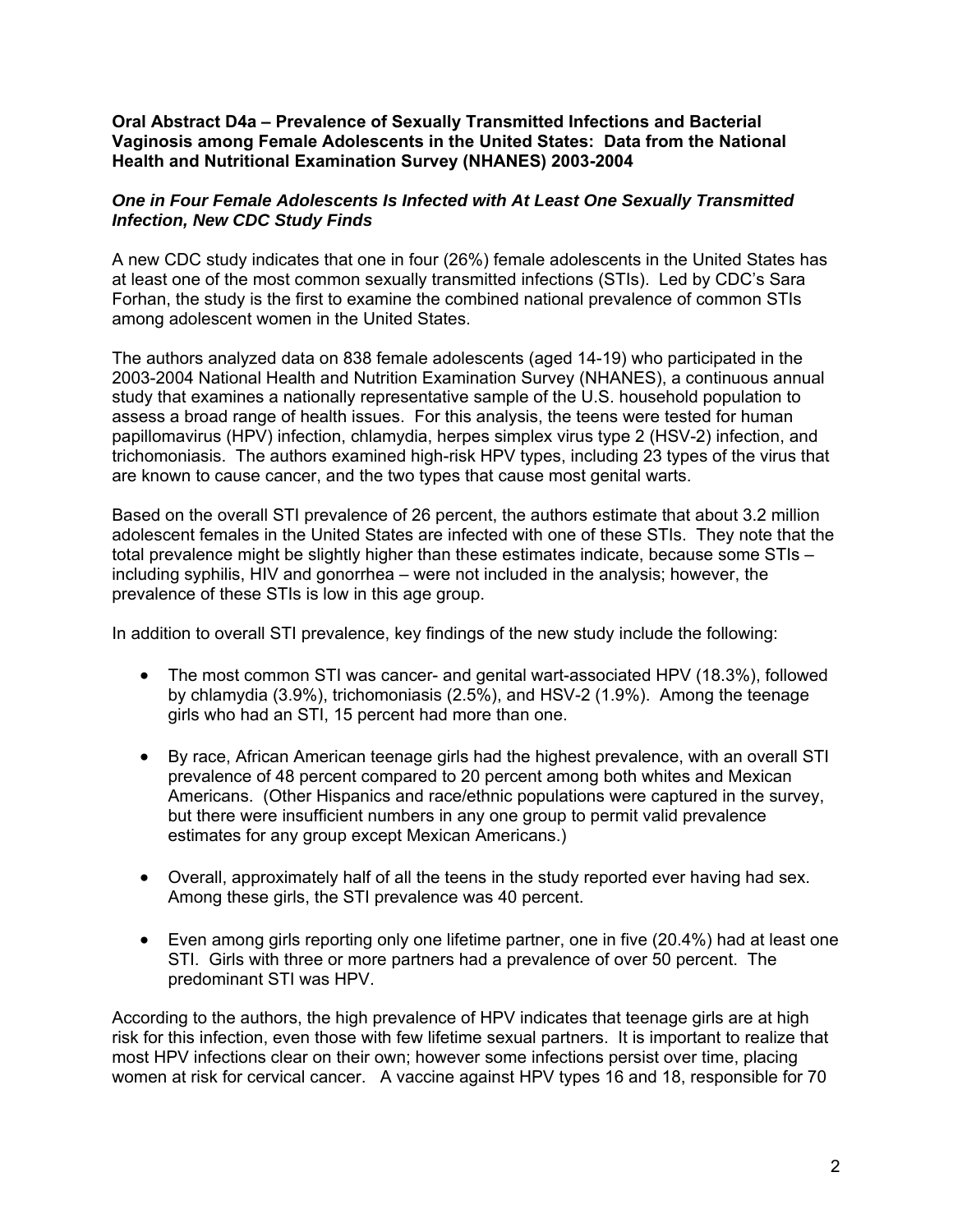percent of cervical cancer, and types 6 and 11, responsible for nearly all genital warts, is now recommended routinely for 11 and 12 year-old girls.

These data also underscore the importance of chlamydia screening to ensure prompt diagnosis and treatment, and to avoid the serious long-term consequences of the disease, which include pelvic inflammatory disease (PID) and infertility. CDC recommends annual chlamydia screening of all sexually active women aged 25 and under.

CDC supports a comprehensive approach to STD prevention that includes the promotion of abstinence as the surest way to prevent getting an STD, being in a mutually monogamous relationship with a partner known to be uninfected, and the consistent and correct use of condoms for sexually active people to reduce the risk of acquiring many infections. Condoms (used all the time and the right way) may lower your chances of passing HPV to a partner or developing HPV-related diseases.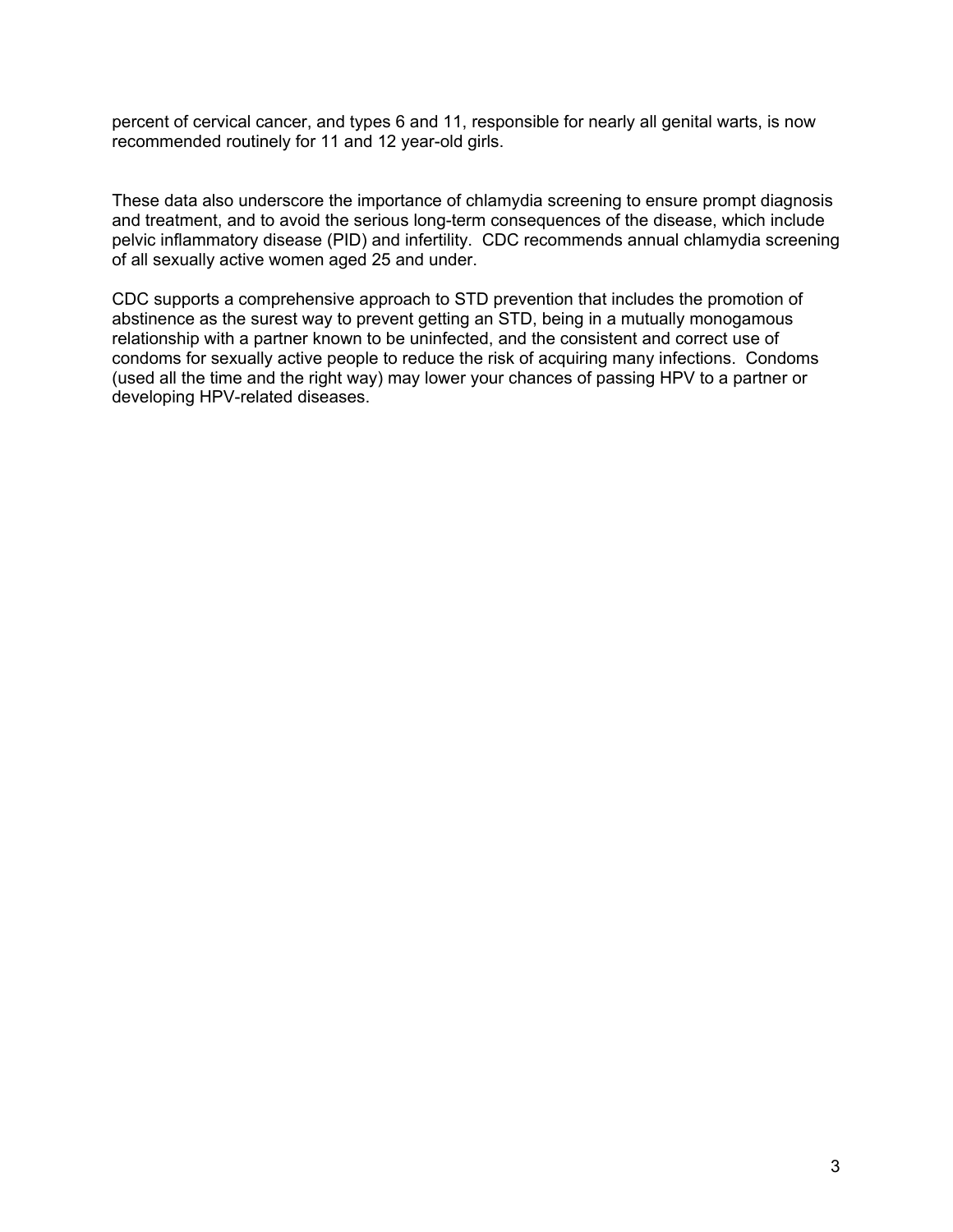#### **Poster Abstract P125 – Integration of Contraceptive and STD/HIV Services for Young Women in the United States**

# *Nationally Representative Study Reveals Missed HIV and STD Screening Opportunities for Young, High-Risk Women Seeking Contraceptive Services*

A nationally representative study of contraceptive and STD/HIV services received by sexually active young women in the United States indicates that the majority receive either contraceptive services or STD/HIV services, but few receive both. The study also reveals that in a subset of young women at highest risk for STD/HIV infection, many are receiving contraceptive services but are not being screened for STDs or HIV.

Led by Sherry Farr, CDC researchers examined data from the 2002 National Survey of Family Growth, a national survey of adults aged 15-44. In the study, Farr and colleagues analyzed data on a subset of 1,328 unmarried, sexually active young women aged 15-24. The survey asked these young women about the contraceptive and STD/HIV services (counseling, testing, or treatment) they had received during the previous year. Researchers weighted the data to estimate the national prevalence of young women who received such services in the United States.

The study found that 82 percent of women in the U.S. received either contraceptive or STD/HIV services, but only 39 percent received both. Younger women (aged 15-22) were more likely to receive both types of services (41%) than women aged 23-24 (32%). Overall, women were almost twice as likely to receive contraceptive services as STD/HIV services (79% vs. 42%). Almost one in five sexually active women (18%) received neither contraceptive nor STD/HIV services.

Of the 38 percent of women who reported receiving contraceptive services associated with having unprotected sex (e.g., pregnancy testing or a prescription for emergency contraception), only slightly more than one-third of them (38%) received STD/HIV services. This suggests that the majority of young women most in need of STD/HIV counseling, testing, or treatment are not being reached with necessary services.

According to the study, women accessed about half (51%) of all STD and contraceptive services at doctors' offices, 20 percent at community clinics, and 16 percent at family planning clinics.

Farr and colleagues note that the study underscores the urgent need for greater integration of contraceptive and STD/HIV services in order to expand STD/HIV prevention opportunities among all sexually active young women seeking reproductive or other sexual health services.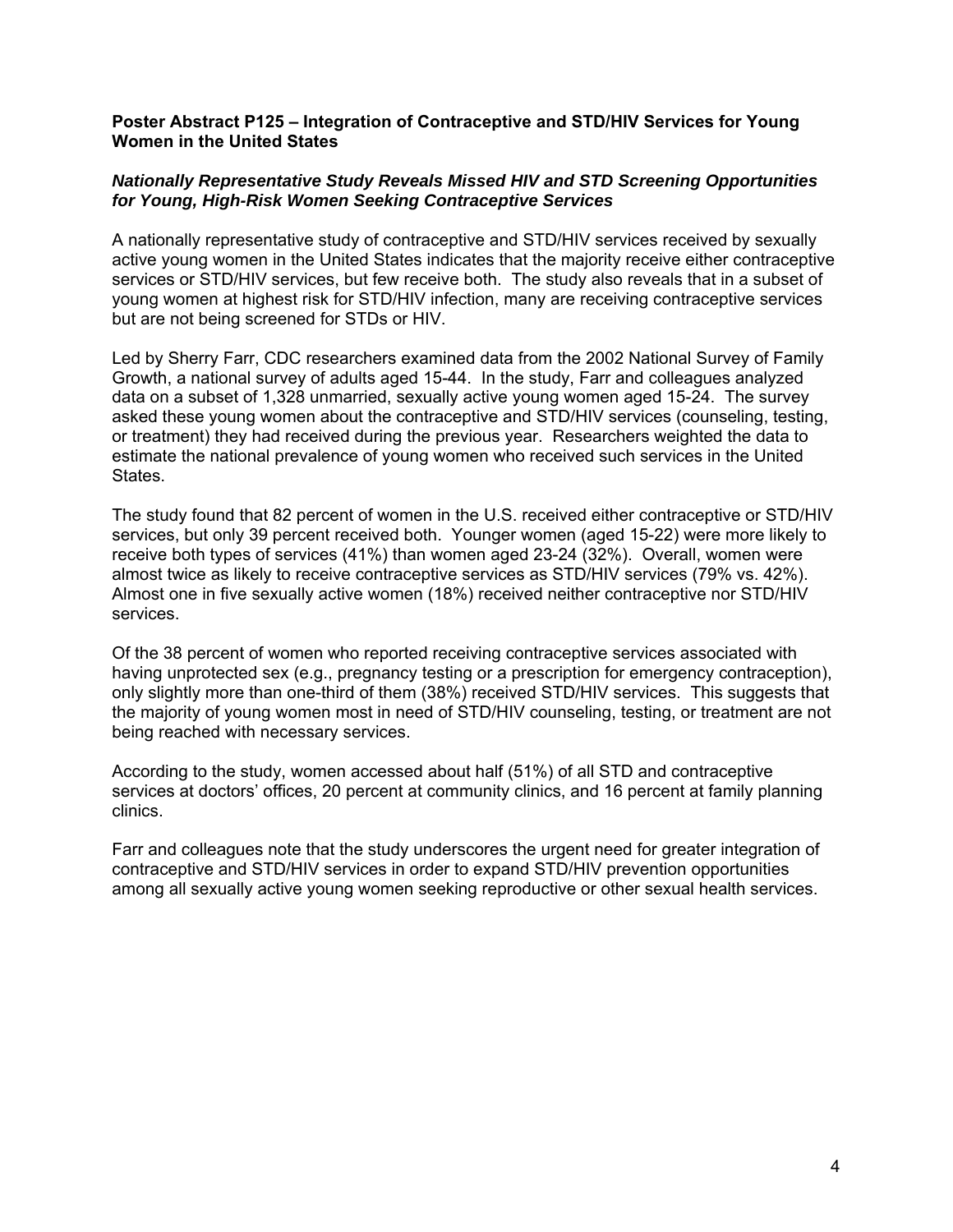#### **Oral Abstract B9c – STD Testing at Emergency Contraception Visits, New York City STD Clinics, 2005–2007**

# *Study Shows Few Women Seeking Emergency Contraception are Tested for STDs Despite Being at High Risk*

Women requesting emergency contraception (EC) at STD clinics are considered to be at high risk for STDs because they typically report recent unprotected sex. Yet new research conducted at the ten STD clinics run by the New York City Department of Health and Mental Hygiene (NYC DOHMH) shows that only about one in four of these women was screened for two of the most common STDs – chlamydia and gonorrhea – at the time of their request for EC. Among those who were screened for chlamydia and gonorrhea, more than one in ten was infected, suggesting that EC-related visits present an important opportunity to increase detection and treatment of STDs.

Emergency contraception is requested at one in every 17 visits by women to New York City STD clinics. Although EC is available for over-the-counter sale in New York to women who are 18 and older, the clinics provide EC at no cost and are an important resource for young and lowincome women in need of EC.

To assess STD testing rates among women seeking emergency contraception, the researchers analyzed electronic medical records from visits to the city's STD clinics between October 2005 and April 2007. They identified 4,657 visits at which EC was requested. The majority (77%) of these EC-request visits were by young women aged 13-25; the median age was 21 (range: 13- 49).

Chlamydia and gonorrhea testing was performed at only 27 percent (1,259/4,657) of all ECrequest visits. Among the women who were tested for these STDs, investigators found that 12 percent of patients (149/1,259) tested positive for one or both infections. Specifically, 11 percent tested positive for chlamydia and 2 percent tested positive for gonorrhea. Women aged 25 and younger had much higher combined chlamydia and gonorrhea positivity (14%) than women over age 25 (7%), a finding that is consistent with surveillance data showing that gonorrhea and chlamydia case rates are highest among women under age 25.

As a result of this analysis, in October 2007 the New York City STD clinics began actively encouraging all women who seek emergency contraception to get tested for chlamydia and gonorrhea. Researchers believed this approach would identify many previously undetected STD infections and help young women avert the potentially serious complications of untreated chlamydia and gonorrhea, including pelvic inflammatory disease and infertility. The researchers measured chlamydia and gonorrhea screening at EC-request visits during November 2007 through January 2008, and found that among visits where EC was requested, the proportion at which testing was done increased to 57 percent (419/734). The positivity rate remained high at 10 percent (42/419). This suggests that actively offering chlamydia and gonorrhea screening to women when they come to STD clinics for EC could reach at-risk women who might not otherwise be tested, and improve disease detection and treatment. The researchers plan to continue to evaluate the impact of STD testing at EC visits in the future.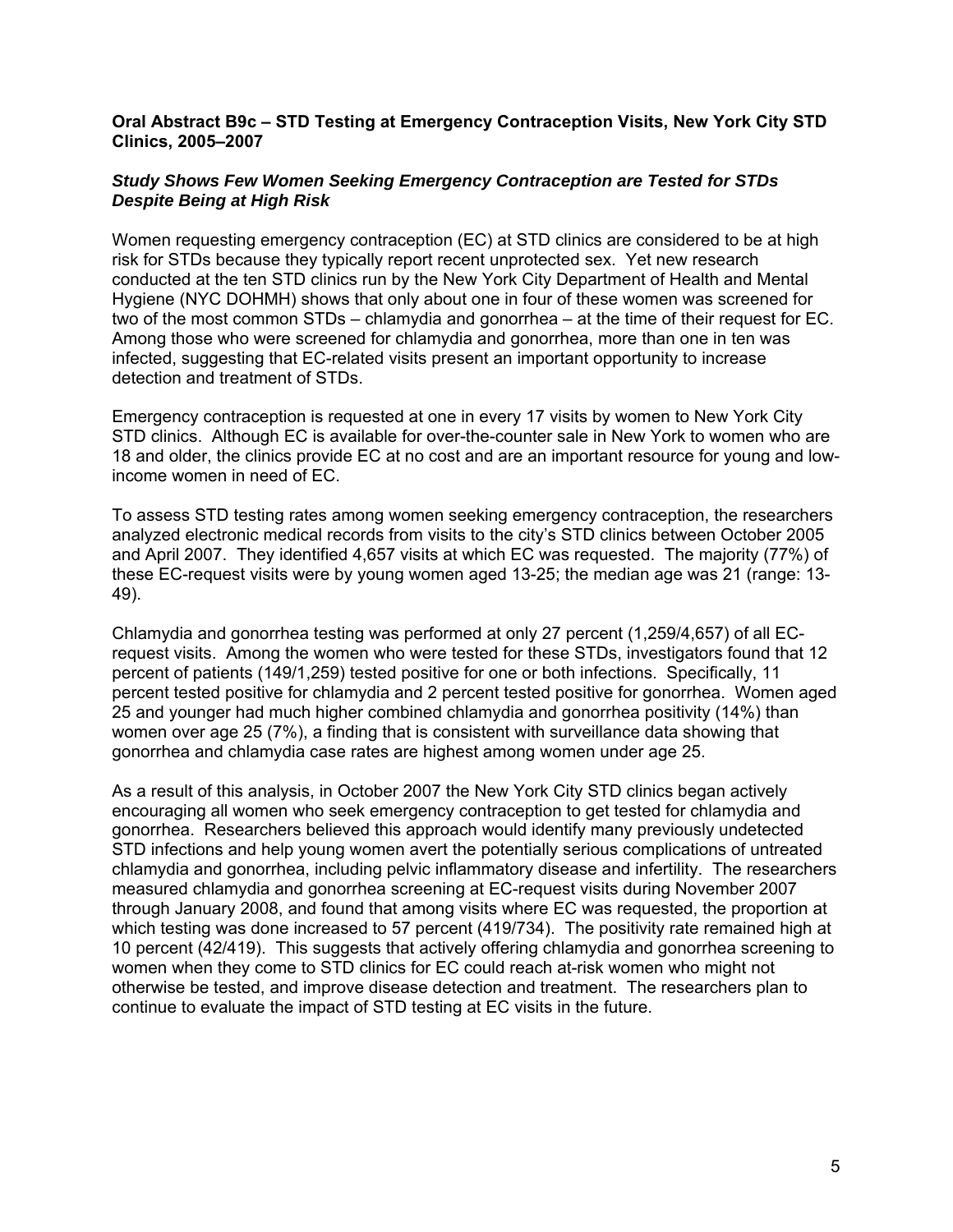#### **Oral Abstract B8c – To Screen or Not to Screen – Maximizing Chlamydia Screening of Adolescent Females in School Based Health Centers in California**

# *CDC-Funded California Program Achieves High Rates of Chlamydia Screening in High School Health Centers; Highest Infection Rates Found Among African American Teens*

Previous studies have shown that young women aged 15 to 19 have the highest rates of chlamydia infection in the country, and CDC recommends that all sexually active women age 25 and under be screened for chlamydia every year (and more frequently if they are at high risk for infection).

A new study led by Rebecca Braun of the California Family Health Council examined the effectiveness of a chlamydia screening program in California high school-based health centers (SBHCs). The researchers analyzed data from the CDC-funded Educational Partnerships to Increase Chlamydia Screening (EPICS) program at seven SBHCs in rural and urban California. The program provides funding, training, and technical assistance to encourage greater chlamydia screening among at-risk teens.

The researchers examined data from 1,321 sexually active adolescent girls who attended the SBHCs seeking contraceptive or STD services between July 2006 and June 2007.

Overall, almost nine in 10 teens (89.7%) attending the health centers were screened, and chlamydia was diagnosed in 6.5 percent of those screened. This positivity rate is more than double the U.S. Department of Health and Human Services' Healthy People 2010 goal of three percent positivity for adolescents and young adults. Young black women (94.1%) and women identifying as "other race" (93.3%) were more likely to be screened than young white women (84.6%). In addition, young black women, Asian women, and women identifying as "other race" were more likely to test positive for chlamydia (9.6%, 6.5%, and 7.5%, respectively) than white women (1.7%). Older adolescents were also more likely to test positive for chlamydia: teens aged 13 to 14 had lower infection rates (3.2%) than those aged 15 to 17 years (6.0%), and those aged 17 to 19 years (6.4%).

The researchers are optimistic that the data will help California health officials focus screening and risk-reduction counseling on those most at risk, especially young African American women and older adolescents. Given the success of this program in reaching at-risk teens, the researchers also recommend that other states consider implementing confidential school-based chlamydia testing and treatment programs as a part of providing comprehensive reproductive health care services to adolescents.